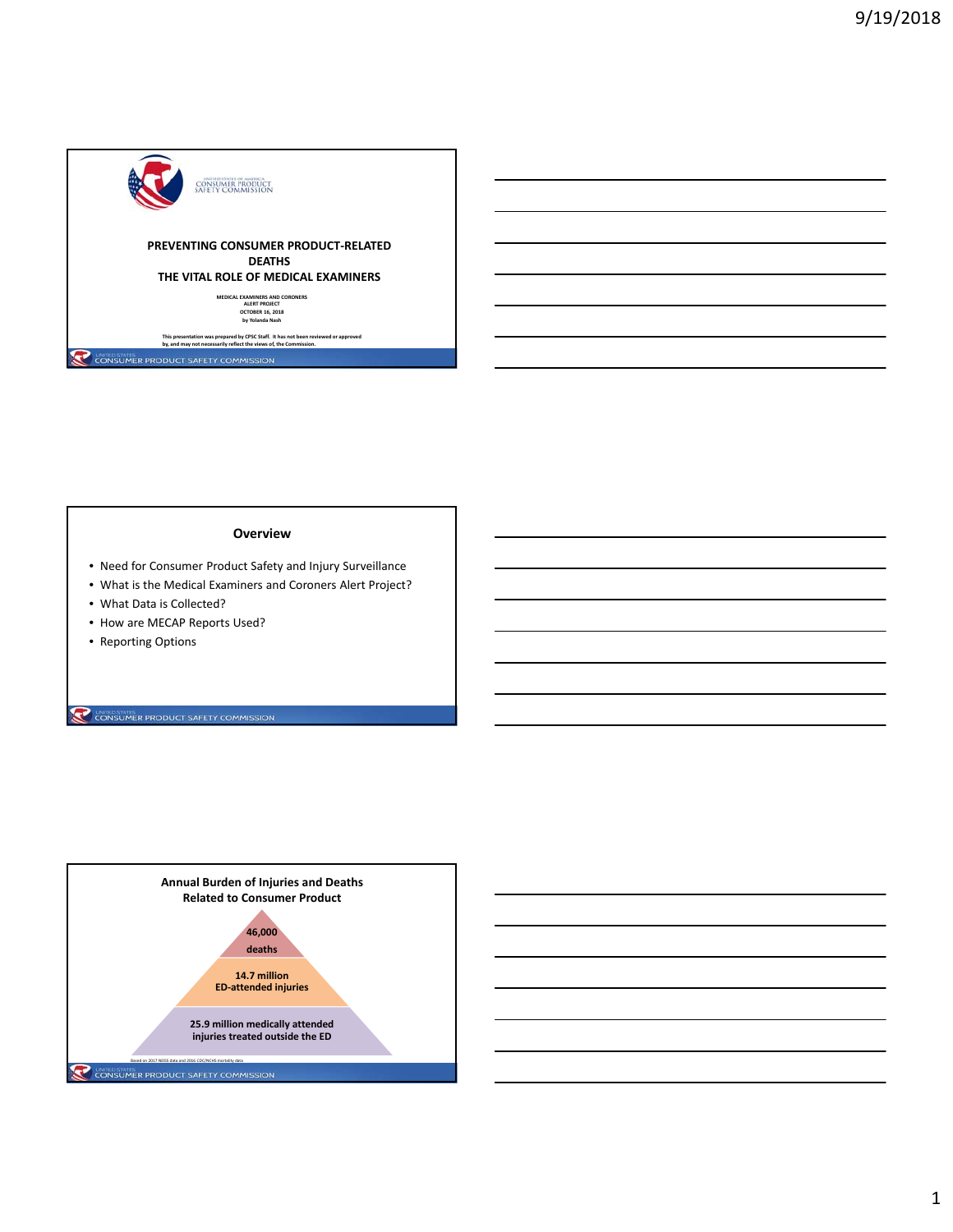## **What Is the Medical Examiners and Coroners Alert Project ?**

Medical Examiners and Coroners Alert Project (MECAP) is a system of collecting fatality<br>reports from medical examiners and coroner's offices by the Consumer Product Safety<br>Commission

Collects timely data about unintentional injury fatalities that involve <sup>a</sup> consumer product







| <u> 1989 - Johann Stoff, amerikansk politiker (d. 1989)</u> |  |  |
|-------------------------------------------------------------|--|--|
|                                                             |  |  |
|                                                             |  |  |
|                                                             |  |  |
|                                                             |  |  |
|                                                             |  |  |
|                                                             |  |  |
|                                                             |  |  |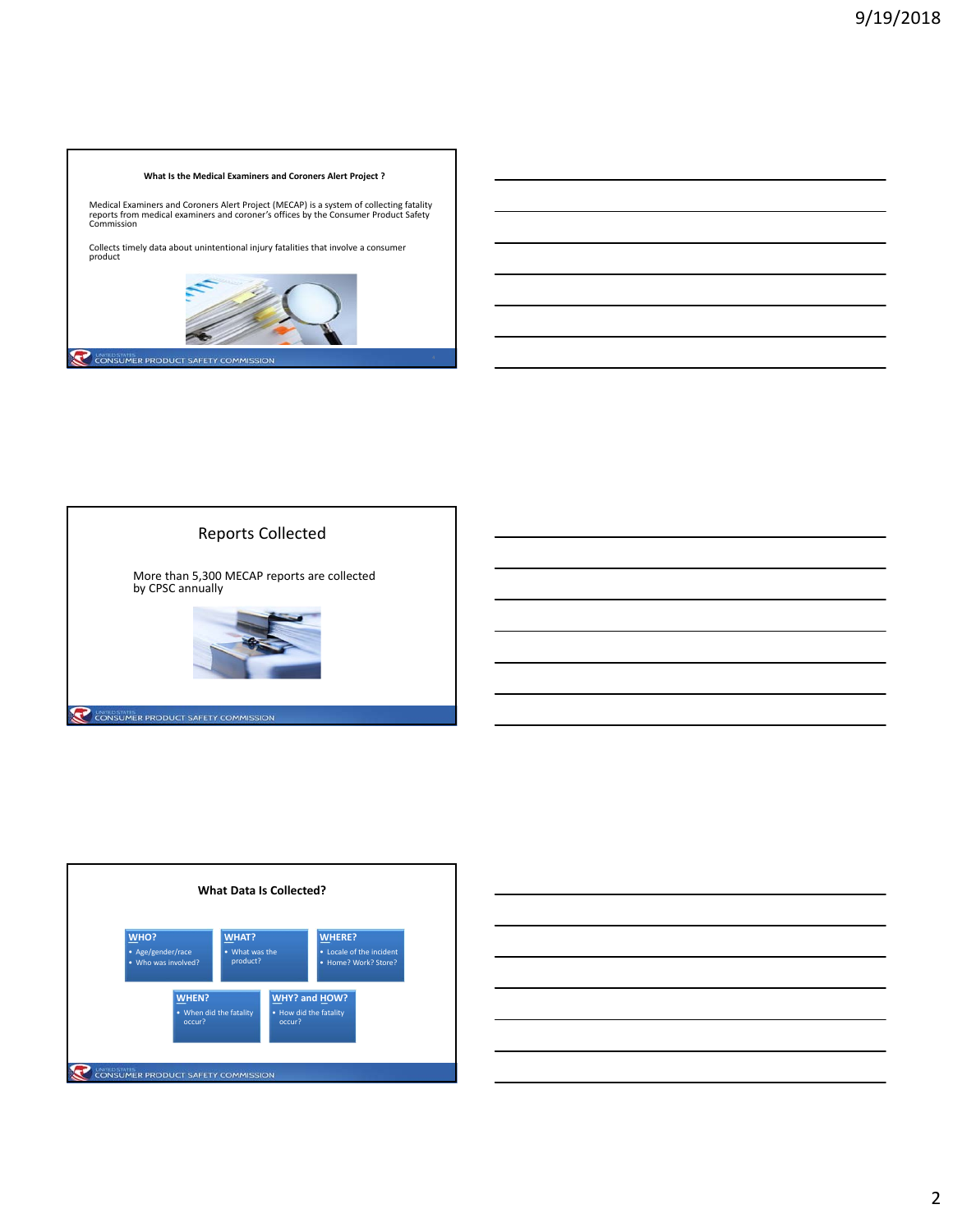## **Example of a Bucket Pail Drowning**



A 16‐month‐old‐male infant was at home with his mother. His mother went outside to smoke. When the parent returned, the decedent was slumped over a 5‐gallon, bucket filled with water, soap, and cleaning agent. His head and face were submerged in the liquid. The child was taken to the hospital and pronounced dead.

CONSUMER PRODUCT SAFETY COMMISSION

## **Example of a Furniture and Television Tip‐Over Investigated by CPSC**



A 4‐year‐old female decedent died from a furniture tip‐over where a television was involved. The decedent was in her room watching television when the mother heard a crash in the decedent's bedroom. The mother ran into the room and found the decedent on the floor with the large, old, heavy-tube television and dresser on her head and chest. The decedent was transported by ambulance to a local hospital where she was met by air ambulance and transferred to another hospital. The decedent was pronounced dead as a result of her injuries. The cause of death was blunt force trauma to the head.

CONSUMER PRODUCT SAFETY COMMISSION

**Example of an Above‐Ground Pool Drowning**

CONSUMER PRODUCT SAFETY COMMISSION



A 2‐year‐old male was found unresponsive and submerged in an above‐ ground pool at his home. The decedent was last seen at bedtime and was discovered the following morning. He wandered away unnoticed and went outside where an above-ground pool was located. He was discovered in the<br>pool by his mother. First responders arrived on the scene and administered<br>CPR and transported the decedent to a hospital. Despite resuscitative effo the child was pronounced dead in the ER. The pool had a 3‐step ladder attached, but no covering or safety features. The cause of death was drowning.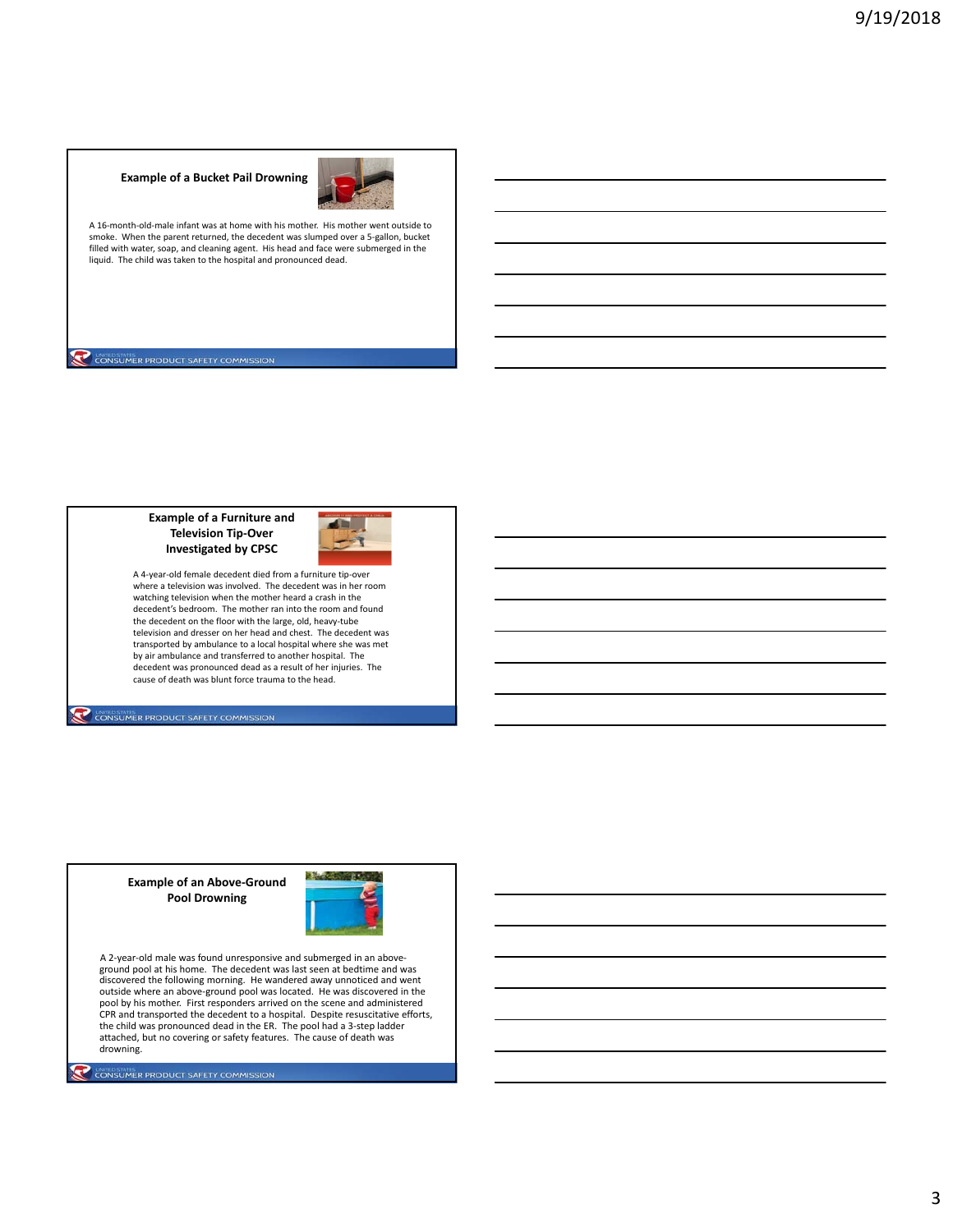







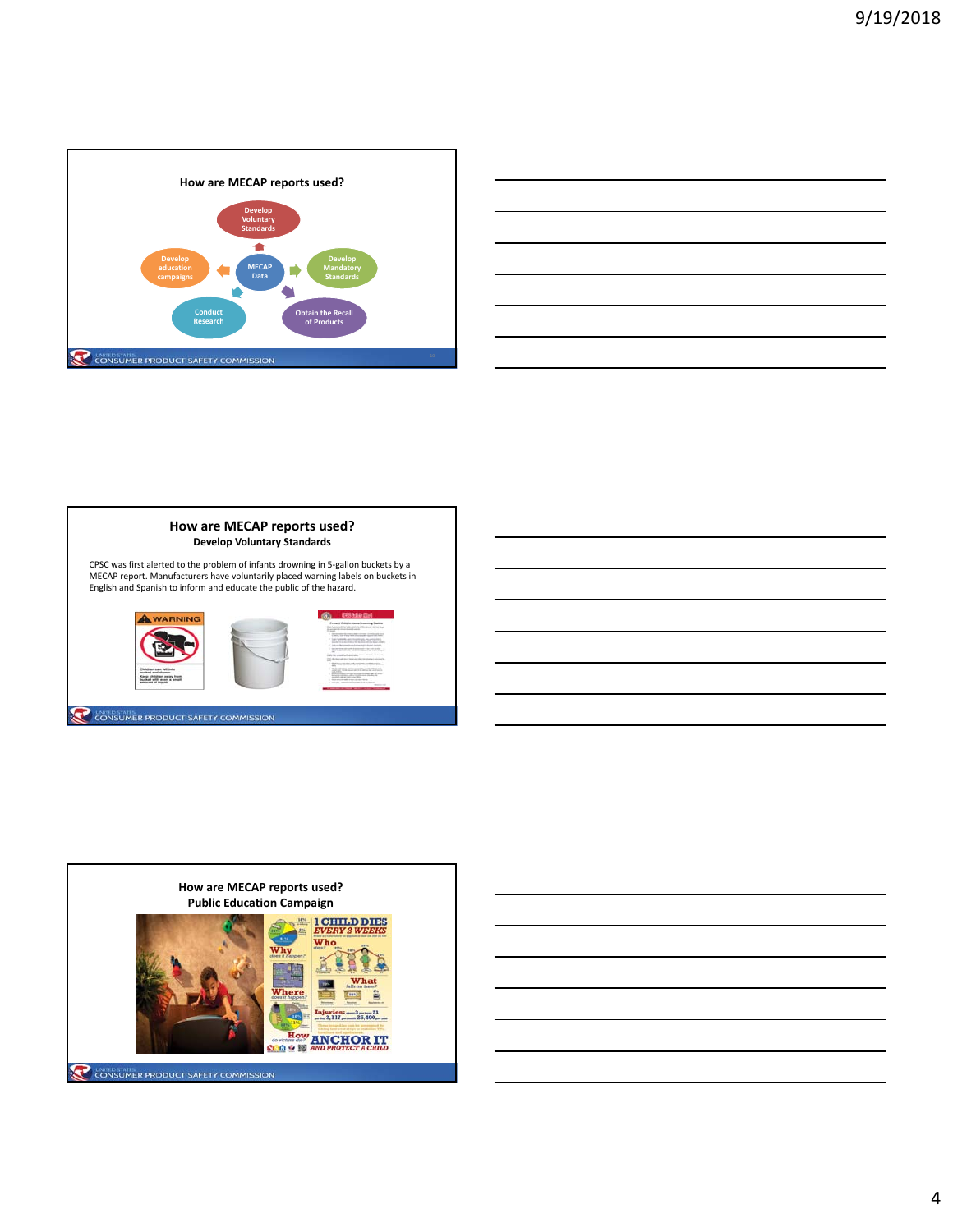